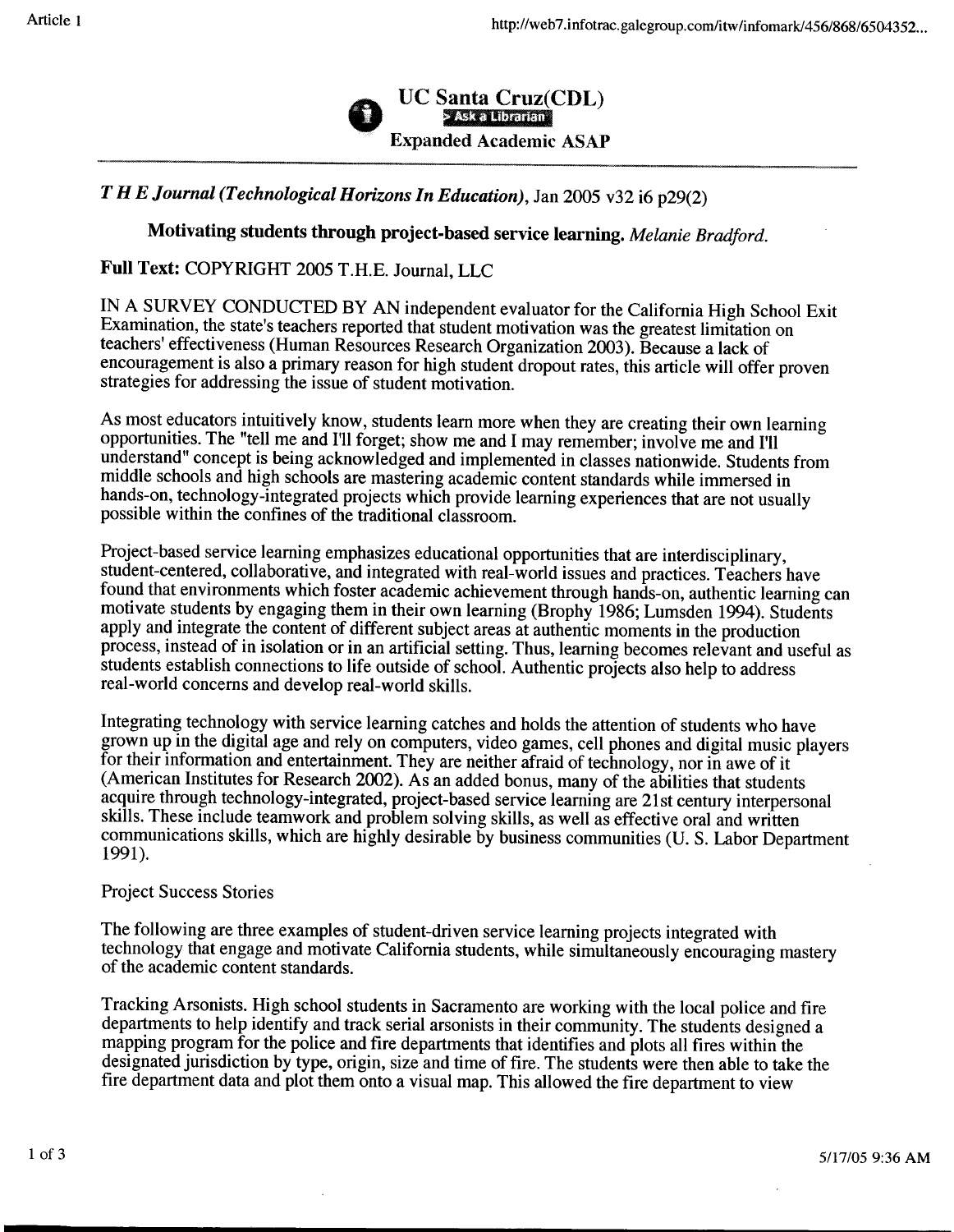arsonist patterns visually rather than in a data format, while also enabling them to focus on range patterns.

The students are taking the project one step further and now plan to train fire department personnel to maintain a mapping program that will visually plot arsonist patterns throughout Sacramento County. During the course of this important civic project, students developed technical skills in various software programs and equipment. They also gained important academic and personal skills that included problem solving, critical thinking, research documentation, teamwork and effective communication (Thoene 2003).

Saving Lives. In Riverside County, students whose lives had been touched by gang violence created a forceful, thought-provoking film to dissuade other teens from entering gang life. The film, titled "For Life, " won four awards from Panasonic's KWN Contest. During the production of the video, students perfected their animation skills and learned specific software applications to create movie posters and brochures designed to entice viewers. The community also got involved in the creation of the video. For instance, a hospital technician assisted with the special effects makeup for the student actors, while the sheriffs department provided technical expertise in the staging and logistics of the depicted gang-related shooting.

The process of video production required students to focus attention; to keep on task; and, within a production timeline, to utilize language arts skills such as written and verbal communication, storyboarding and researching. Even more impressive than the authentic learning that took place is the change that occurred in the students, as the message disseminated through their video project was geared toward saving young lives (Delcampo 2003; Hinkson 2004).

Aqueduct Mapping. A student- driven project in Santa Barbara County, known as Mission Santa Ines Aqueduct Mapping, solved a 200-year-old archaeological mystery. Through research, sophisticated electronic mapping techniques and perseverance, students discovered evidence of a previously unknown aqueduct. Their discovery answered the question of where the mission and its adjacent mill complex got their constant and abundant water supply.

To map the ancient water system, students used high-end technology and software programs. In addition, students consulted experts; viewed original documents; and analyzed data and information from archives, environmental impact reports, databases and libraries. Based on their research, the students used GPS units to map four aqueduct locations. After collecting the GPS coordinates for the known ruins, the identified points were plotted and elevation layers were added. By extrapolating along the elevation contour lines, a topographic map was created that allowed students to determine where they might find additional evidence of the aqueduct. The class discovered two previously unknown sites along the 500-foot contour. Additional analysis revealed where the aqueduct system crossed a road into a commercial development that was built in the 1940s.

The evidence was submitted to archaeologists from the Santa Barbara Trust for Historic Preservation who confirmed the sites as well as the students' theory. Then, the class wrote a paper and presented findings at the California Missions Foundation Conference in a series of lectures. The students are currently working on recreating the aqueduct in a virtual reality Web-based animation. Their findings have become part of a historical curriculum for local elementary school classes. The students, their teachers and the mission project also recently received California's 2004 Governor's Historic Preservation Award (Fenenga 2004).

These three examples illustrate what educators have long suspected and research has confirmed: service learning and technology are both motivators for student learning. And students benefit when service learning and technology are combined in programs such as the Environmental and Spatial Technology (EAST) Initiative (Bynum 2004).